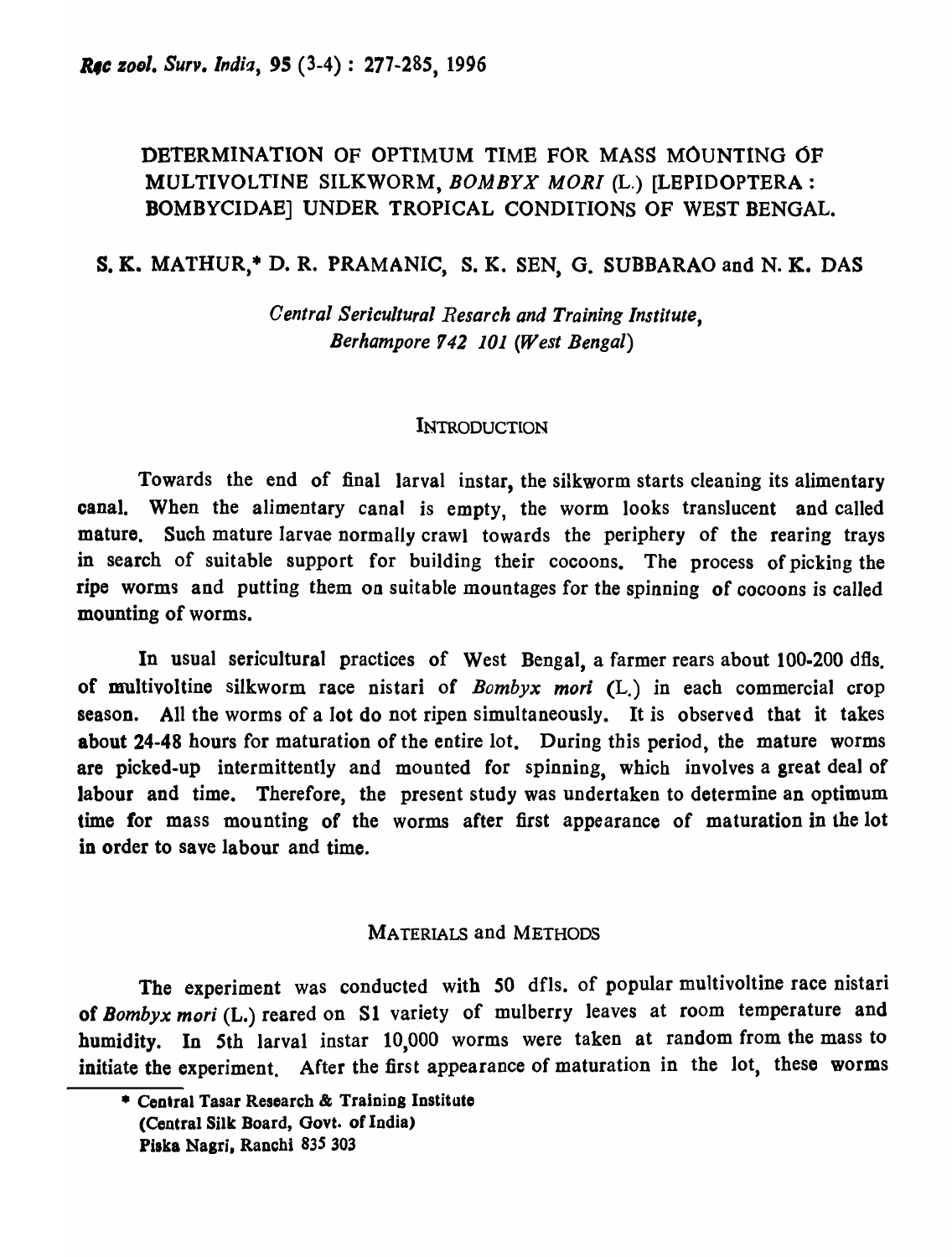were picked up and put on a separate bamboo mountage. The picking commenced at 6 A. M. and continued at an interval of four hours until the experimental material exhausted. The cocoons were harvested on the 5th day of spinning; subsequently. cocooning percentage, single cocoon weight, single shell weight and silk ratio were recorded. Data of mature worms during each mounting time were taken together for calculating the mean mature value of the concerned parameters. Deviation of premature value from the mean mature one under each parameter at every mounting time is presented in parenthesis. The mean cocooning percentage for mature worms is calculated from the ratio of total number of cocoons resulted from mature worms and total number of mature worms mounted.

The mean values of single cocoon weight and single shell weight for mature worms are actually the mean figures weighted, weight in each case being the ratio of harvest cocoons at different times of mounting and total number of cocoons harvested from mature worms.

The mean of silk ratio is the figure of total shell weight and total cocoon weight expressed in percentage for mature worms. The experiment was conducted in all four commercial seasons, viz., Falgooni (February-March), Jaistha (May), Bhaduri (August-September) and Agrahayani (November) of the year 1984.

#### RESULTS and DISCUSSION

The data regarding mean performance of mature and premature worms on cocooning percentage, single cocoon weight, single shell weight and silk ratio during the foregone • commercial seasons are presented in Tables 1, 2, 3, 4. During the seasons of February-March (Table-I) and November (Table-4). the mounting commenced at 6 A. M. and ended at 10 A. M., whereas in May (Table-2) and August-September Seasons (Table-3), the Mounting started at 6 A. M. and ceased at 6 A. M. of the following day.

During February-March (Table-I) there was no marked difference in cocooning percentage for mature and premature worms at different intervals. However, at 2 P. M. single cocoon weight, single shell weight and shell ratio of premature worms showed no reduction of their mean mature values, as evident by the positive deviation in parenthesis.

In May (Table-2) at 6 P.M. the deiviation of the cocooning percentage of premature larvae was found to be minimum  $(2.37)$  as compared to that of their mean mature value except 6 A. M. of the following day. Single shell weight and silk ratio of premature larvae at 6 P. M. showed higher grade than their mean mature values, as evident by positive deviation in parenthesis.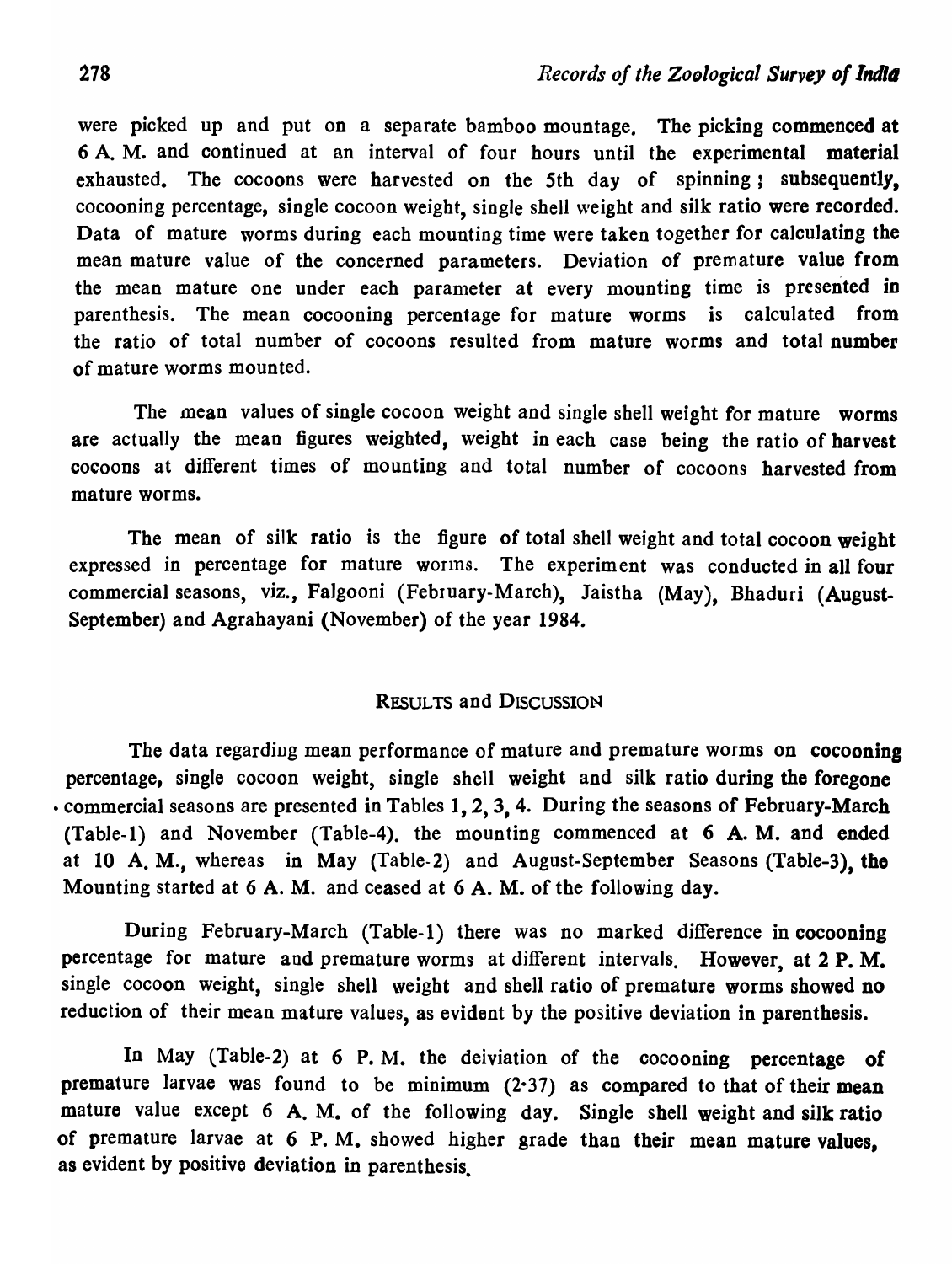## Mean performance of mature and pre-mature worms mounted at different times on cocooning, single cocoon weight, single shell weight and silk ratio

Season : February-March, 1984.

Temperature: 25°C $\pm$ 1°C Relative humidity :  $63\% \pm 2\%$ 

|         |                              | Time of Mature (M) No of M and Cocoons |           | Cocooning      | Single                                                        | Single                                         | <b>Silk Ratio</b> |
|---------|------------------------------|----------------------------------------|-----------|----------------|---------------------------------------------------------------|------------------------------------------------|-------------------|
|         | mounting Pre-mature PM worms |                                        | harvested | (%)            | cocoon                                                        | shell                                          | $(\%)$            |
|         | (PM)                         | mounted at                             | (No.)     |                | weight                                                        | weight                                         |                   |
|         |                              | the time out                           |           |                | (g.)                                                          | (g.)                                           |                   |
|         |                              | of10,000 worms                         |           |                |                                                               |                                                |                   |
| 6 A. M. | M                            | 971                                    | 968       | 99.69          | 0.880                                                         | 0.109                                          | $12 - 38$         |
|         | <b>PM</b>                    | 971                                    | 955       |                | $98.35(-1.23)$ $0.831(-0.065)$ $0.100(-0.012)$ $12.03(-0.44)$ |                                                |                   |
| 10 A.M. | M                            | 2280                                   | 2267      | 99.42          | 0.887                                                         | 0.110                                          | 12:40             |
|         | <b>PM</b>                    | 2280                                   | 2253      |                | $99.81(-0.77)$ $0.836(-0.060)$ $0.101(-0.011)$ $12.80(-0.39)$ |                                                |                   |
| 2 P.M.  | M                            | 386                                    | 384       | 99.48          | 0.918                                                         | 0.115                                          | 12.52             |
|         | PM                           | 386                                    | 382       |                | 98.96(-0.62) 0.904(+0.008) 0.113(+0.001) 12:50(+0.03)         |                                                |                   |
| 6 P.M.  | M                            | 799                                    | 798       | 99.87          | 0.917                                                         | 0.116                                          | 12.64             |
|         | <b>PM</b>                    | 799                                    | 796       | $99.62(+0.04)$ |                                                               | $0.905(+0.009)$ $0.114(+0.002)$ $12.59(+0.12)$ |                   |
| 10 P.M. | M                            | 822                                    | 819       | 99.63          | 0.910                                                         | 0.114                                          | 12.52             |
|         | <b>PM</b>                    | 306                                    | 305       |                | 99.67(+0.09) 0.906(+0.010) 0.114(+0.002) $12.58(+0.11)$       |                                                |                   |
|         |                              |                                        |           | $M^* = 99.58$  | $M^* = 0.896$                                                 | $M^* = 0.112$                                  | $M^* = 12.47$     |

 $M^*$  = Mean Value of the concerned parameter of worms.

Figures in Paranthesis denotes deviation from mean value of mature worms.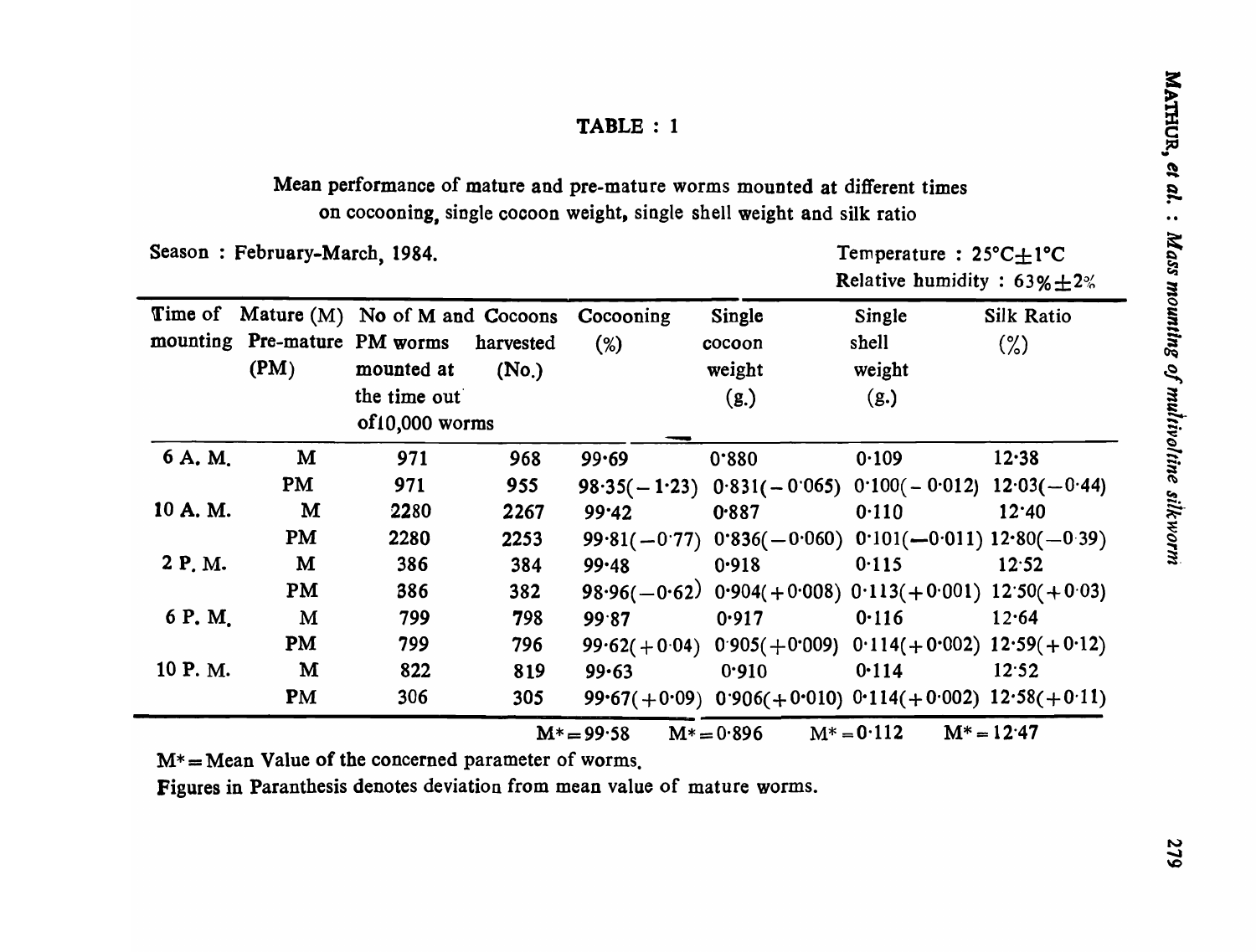Mean performance of mature and pre-mature worms mounted at different times on cocooning, single cocoon weight, single shell weight and silk ratio

Season: May, 1984

Temperature: 31°C $\pm$ 1°C

Relative humidity :  $80\% \pm 2\%$ 

| Time<br><sub>of</sub><br>Mounting | Mature $(M)$<br>Pre-nature<br>(PM) | No. of $M$<br>and PM<br>works<br>mounted<br>at the time<br>out of<br>10,000 worms | Cocoons<br>harvested<br>(No) | Cocooning<br>$(\%)$ | Single<br>cocoon<br>weight<br>(g.) | Single<br>shell<br>weight<br>(g.)                             | Silk Ratio<br>$(\%)$ |
|-----------------------------------|------------------------------------|-----------------------------------------------------------------------------------|------------------------------|---------------------|------------------------------------|---------------------------------------------------------------|----------------------|
| 6 A.M.                            | M                                  | 702                                                                               | 658                          | 93.73               | 0.724                              | 0.036                                                         | 11.89                |
|                                   | PM                                 | 702                                                                               | 607                          |                     |                                    | $86.46(-8.46)$ 0.703(-0.029) 0.076(-0.016) 10.81(-1.73)       |                      |
| 10 A.M.                           | M                                  | 1214                                                                              | 1129                         | 92.99               | 0.728                              | 0.090                                                         | 12.36                |
|                                   | PM                                 | 1214                                                                              | 1109                         |                     |                                    | 91.35(-3.57) $0.721(-0.012)$ $0.082(-0.010)$ $11.37(-1.17)$   |                      |
| 2 P.M.                            | M                                  | 268                                                                               | 252                          | 94.02               | 0.732                              | 0.091                                                         | 12.43                |
|                                   | PM                                 | 268                                                                               | 246                          |                     |                                    | $91.79(-3.13)$ $0.730(-0.002)$ $0.090(-0.002)$ $12.32(-0.2)$  |                      |
| 6 P.M.                            | M                                  | 94                                                                                | 89                           | 94.68               | 0.735                              | 0.094                                                         | 12.78                |
|                                   | <b>PM</b>                          | 94                                                                                | 87                           |                     |                                    | 92.55(-2.37) $0.732(+0.000)$ $0.093(+0.001)$ $12.70(+0.16)$   |                      |
| 10 P.M.                           | M                                  | 214                                                                               | 201                          | 93.92               | 0.736                              | 0.095                                                         | 12.90                |
|                                   | PM                                 | 214                                                                               | 198                          |                     |                                    | $92.52(-2.40)$ $0.732(-0.001)$ $0.094(+0.002)$ $12.84(+0.30)$ |                      |
| 6 P.M.                            | M                                  | 4558                                                                              | 4363                         | $95 - 72$           | 0.734                              | 0.093                                                         | 12.67                |
| (Next day)                        | <b>PM</b>                          | 458                                                                               | 430                          |                     |                                    | 93.88 (-1.04) 0.733 (+0.001) 0.092 (+0.000) 12.55 (+0.01)     |                      |
|                                   |                                    |                                                                                   |                              | $M^* = 94.92$       | $M^* = 0.732$                      | $M^* = 0.092$                                                 | $M^* = 12.54$        |

M\*==Mean value of the concerned parameter of worms

Figures in Paranthesis denotes deviation from mean value of mature worms,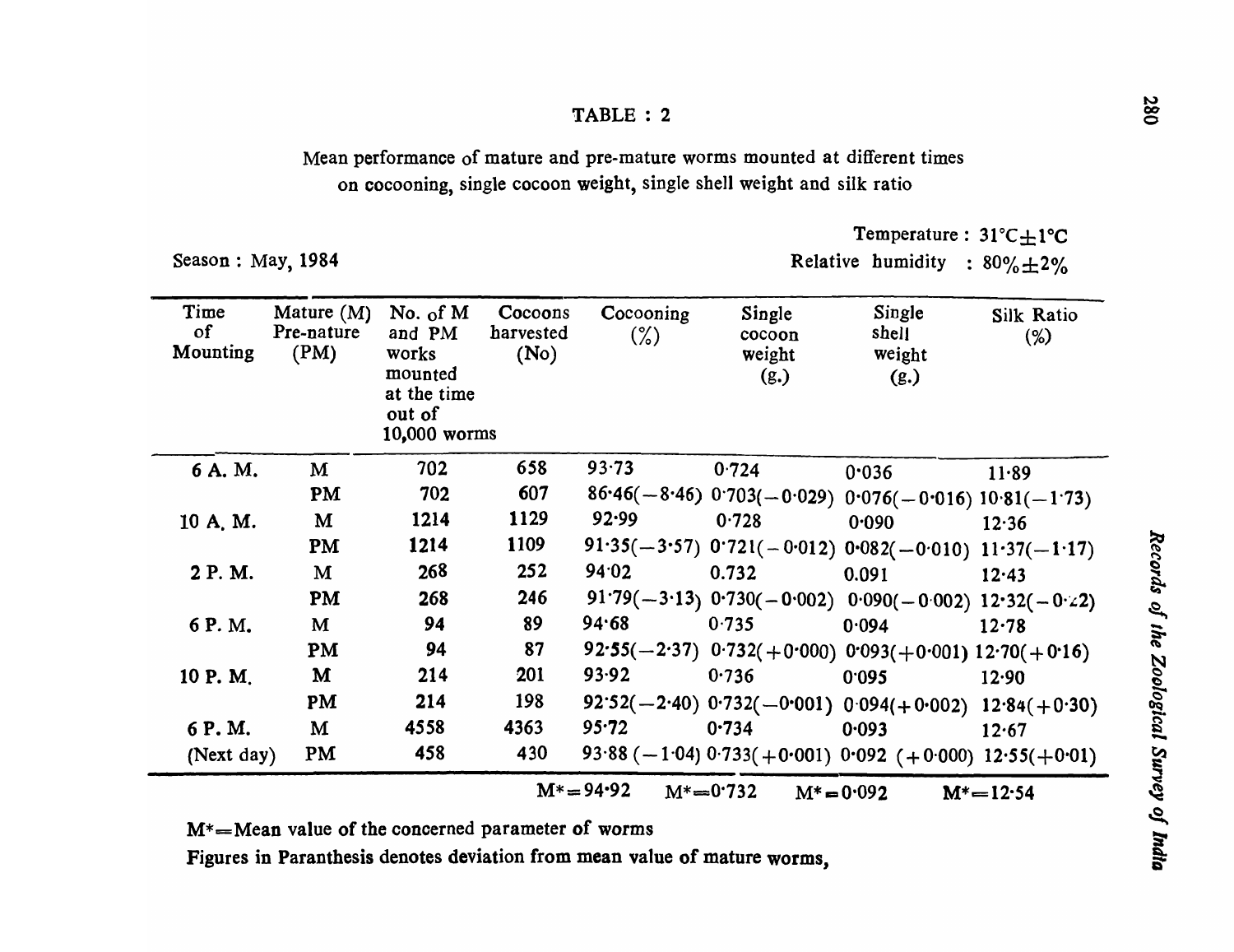Mean performance of mature & pre-mature worms mounted at different times on cocooning, Single cocoon weight, Single shell weight and silk ratio.

Season: August-September, 1984. Temperature : 31<sup>o</sup>

Temperature :  $31^{\circ}C \pm 1^{\circ}C$ Relative humidity:  $91\% \pm 2\%$ 

| Time<br>of<br>Mounting | Matural (M)<br>Pre-mature<br>(PM) | No. of M<br>and PM<br>worms<br>mounted<br>at the time<br>out of<br>10,000 worms | Cocoons<br>harvested<br>(No.) | Cocoonig<br>$(\%)$ | Single<br>cocoon<br>weight<br>(g.) | Single<br>shell<br>weight<br>(g.) | <b>Silk Ratio</b><br>$(\%)$ |
|------------------------|-----------------------------------|---------------------------------------------------------------------------------|-------------------------------|--------------------|------------------------------------|-----------------------------------|-----------------------------|
| 6 A.M.                 | M                                 | 1388                                                                            | 1289                          | 92.86              | 0.787                              | 0.085                             | 10.80                       |
|                        | PM                                | 1388                                                                            | 1256                          | $90.48(-3.35)$     | $0.758(-0.044)$                    | $0.080(-0.007)$                   | $10:55(-0:33)$              |
| 10 A.M.                | M                                 | 1749                                                                            | 1629                          | 93.13              | 0.797                              | 0.086                             | 10.79                       |
|                        | PM                                | 1749                                                                            | 1605                          | $91.76(-2.07)$     | $0.774(-0.028)$                    | $0.083(-0.004)$                   | $10.72(-0.16)$              |
| 2 P.M.                 | M                                 | 177                                                                             | 169                           | 95.48              | 0.812                              | 0.083                             | 10.83                       |
|                        | PM                                | 177                                                                             | 167                           | $94.35(+0.52)$     | $0.787(-0.015)$                    | $0.085(-0.002)$                   | $10.80(-0.08)$              |
| 6 P.M.                 | M                                 | 131                                                                             | 125                           | 95.41              | 0.819                              | 0.090                             | 10.98                       |
|                        | PM                                | 131                                                                             | 124                           | $94.65(+0.82)$     | $0.815(+0.013)$                    | $0.089(+0.002)$ 10.92(+0.04)      |                             |
| 10 P.M.                | M                                 | <b>116</b>                                                                      | 112                           | 96.55              | 0.818                              | 0.090                             | 11:00                       |
|                        | <b>PM</b>                         | 116                                                                             | <b>111</b>                    | $95.68(+1.85)$     | $0.811(+0.009)$                    | $0.089(+0.002)$ $10.97(+0.09)$    |                             |
| 6 P.M.                 | M                                 | 2739                                                                            | 2287                          | 94.45              | 0.811                              | 0.089                             | 10.97                       |
| (Next day              | <b>PM</b>                         | 139                                                                             | 134                           | $96.40(+2.57)$     | $0.810(+0.008)$                    | $0.089(+0.002)$                   | $10.98(+0.10)$              |
|                        |                                   |                                                                                 |                               | $M^* = 93.83$      | $M^* = 0.802$                      | $M^* = 0.087$                     | $M^* = 10.88$               |

M\*=Mean value of the concerned parameters of worms.

Figures in Paranthesis denote deviation from mean value of mature worms\_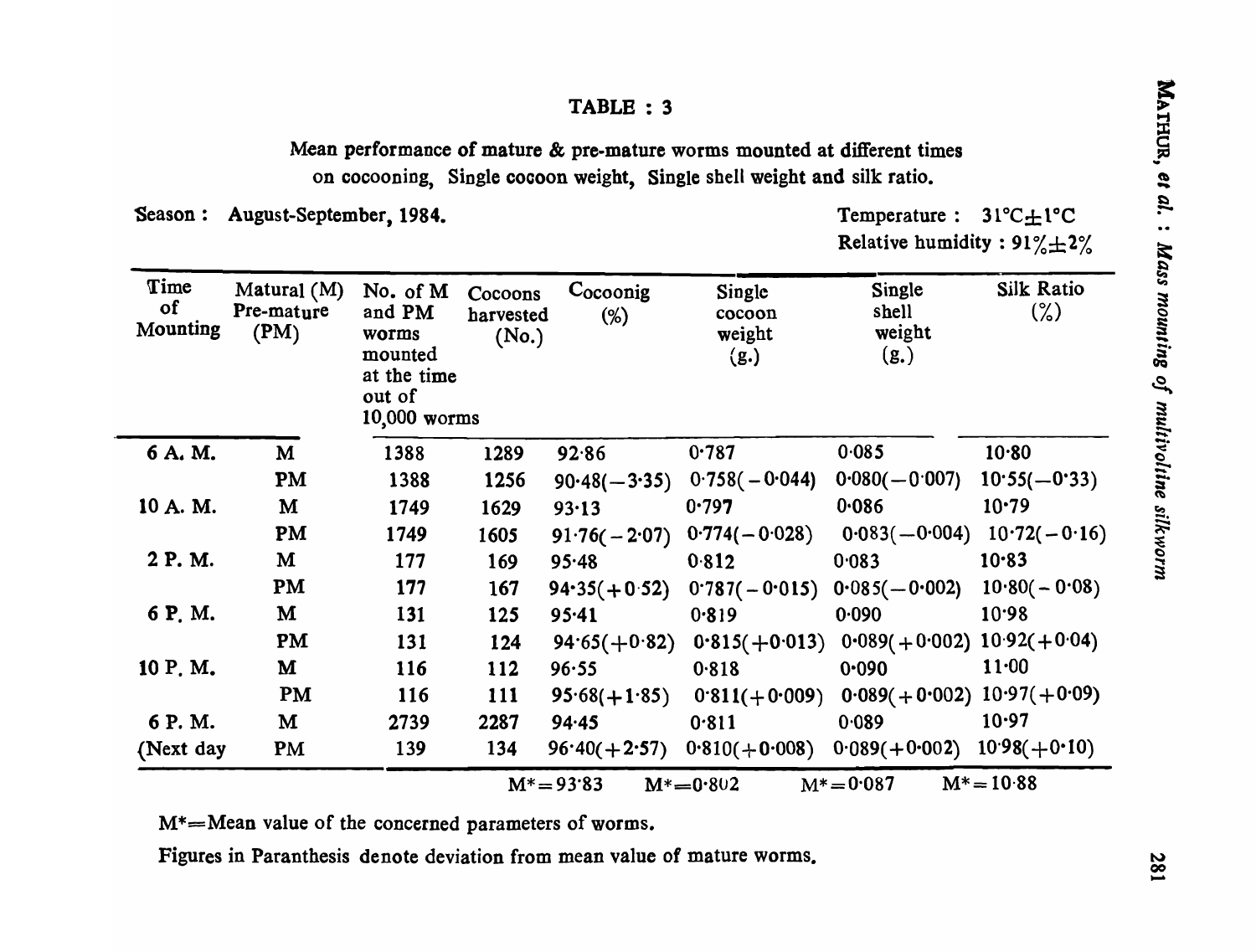Mean performance of mature and pre-mature worms mounted at different times on cocooning, single cocoon weight, single shell weight and silk ratio

| Season: November, 1984 |                                    |                                                                                   |                               |                  |                                    | Relative humidity : $72\% \pm 2\%$                            |                           |  |
|------------------------|------------------------------------|-----------------------------------------------------------------------------------|-------------------------------|------------------|------------------------------------|---------------------------------------------------------------|---------------------------|--|
| Time<br>of<br>Mounting | Mature $(M)$<br>pre-mature<br>(PM) | No. of $M$<br>and PM<br>works<br>mounted at<br>the time out<br>of 10,000<br>worms | Cocoons<br>harvested<br>(No.) | Cocooning<br>(%) | Single<br>cocoon<br>weight<br>(g.) | Single<br><b>Shell</b><br>weight<br>(g.)                      | <b>Silk Ratio</b><br>(% ) |  |
| 6 A.M.                 | M                                  | 766                                                                               | 754                           | 98.43            | 0.835                              | 0.091                                                         | 10.89                     |  |
|                        | PM                                 | 766                                                                               | 741                           |                  |                                    | $96.73(-2.17)$ $0.768(-0.084)$ $0.081(-0.014)$ $10.54(-0.56)$ |                           |  |
| 10 A. M.               | M                                  | 2426                                                                              | 2391                          | 98.55            | 0.847                              | 0.093                                                         | 10.97                     |  |
|                        | PM                                 | 2426                                                                              | 2367                          |                  |                                    | $97.56(-1.34)$ $0.792(-0.060)$ $0.085(-0.010)$ $10.73(-0.37)$ |                           |  |
| 3P.M.                  | M                                  | 205                                                                               | 203                           | 99.02            | 0.868                              | 0.098                                                         | 11.29                     |  |
|                        | PM                                 | 205                                                                               | 200                           |                  |                                    | $97.56(+1.43)$ $0.858(+0.006)$ $0.096(+0.001)$ $11.18(+0.08)$ |                           |  |
| 6 P.M.                 | M                                  | <b>113</b>                                                                        | 112                           | 99.11            | 0.881                              | 0.099                                                         | 11.23                     |  |
|                        | PM                                 | <b>113</b>                                                                        | <b>110</b>                    |                  |                                    | $97.34(-1.56)$ $0.859(+0.007)$ $0.096(+0.001)$ $11.17(+0.07)$ |                           |  |
| 10 P.M.                | M                                  | 2137                                                                              | 2122                          | 99.43            | 0.860                              | 0.097                                                         | $11 - 27$                 |  |
|                        | <b>PM</b>                          | 843                                                                               | 332                           |                  |                                    | $98.69(-0.21)$ $0.859(+0.007)$ $0.097(+0.002)$ $11.29(+0.19)$ |                           |  |
|                        |                                    |                                                                                   |                               | $M^* = 98.90$    | $M^* = 0.852$                      | $M^* = 0.095$                                                 | $M^* = 11 \cdot 10$       |  |

 $M^*$ =Mean value of the concerned parameter of worms.

Figures in Paranthesis denote deviation from mean value of mature worms.

Temperature I 24°C $\pm$ 1°C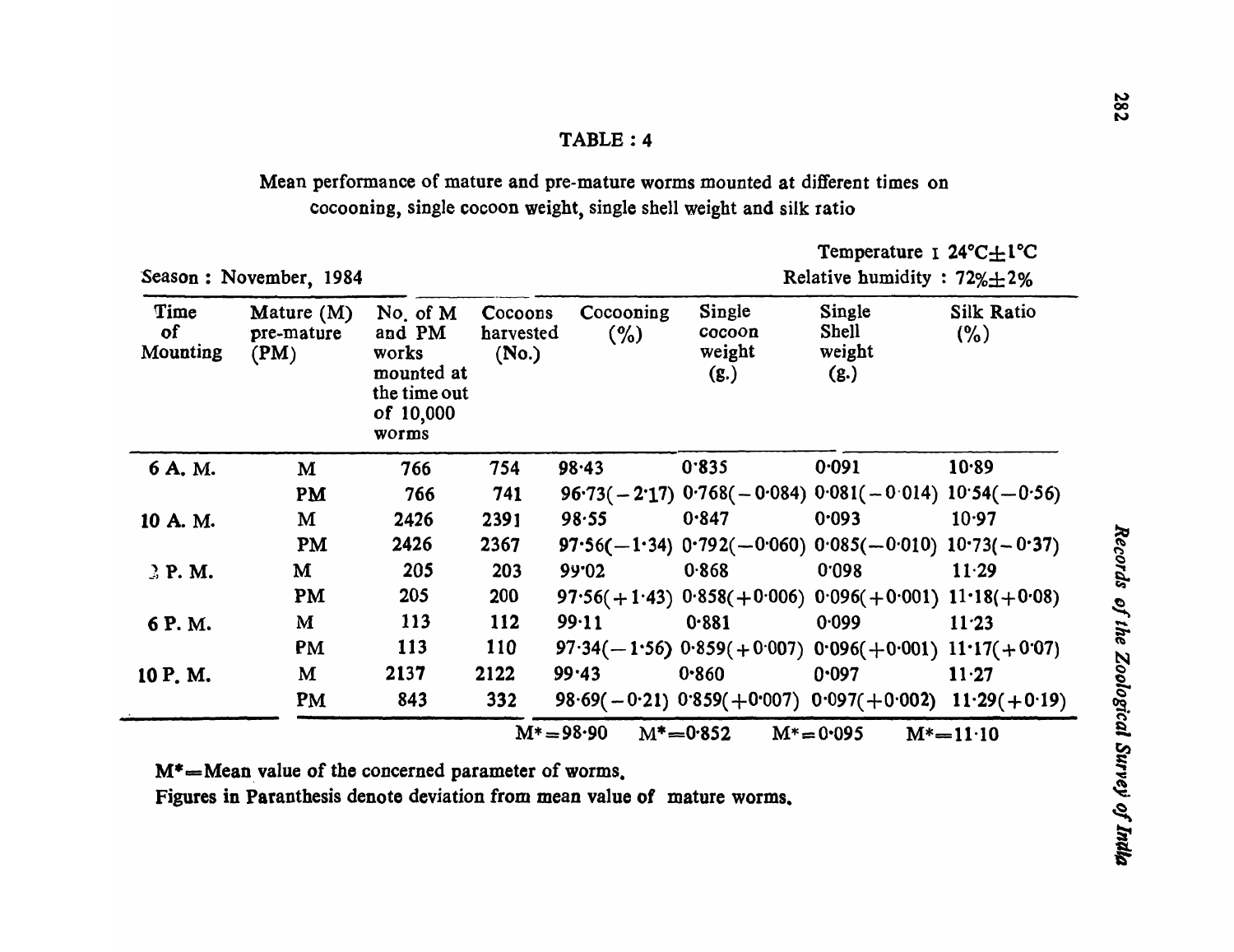During the season of August-September (Table-3), it was observed that at 6 P. M. cocooning percentage, single Cocoon weight, single shell weight and silk ratio of premature larvae registered a positive deviation from their mean mature values.

During the season of November (Table-4), there was no marked variation in cocooning percentage of mature and premature worms at different intervals. However, single cocoon weight, single shell weight and silk ratio of premature larvae at 2 P.M. showed positive deviation from their mean mature values.

The above results indicate that if all the premature and mature multivoltine sikworms are mounted intermittently for 8 hours (during February-March and November) to 12 hours (during May and August-September) after their first appearance of maturation in the lot, the premature worms result in the formation of normal cocoons without any adverse effect on cocooning and quality of cocoons. Sukcharoen and Akapanathu (1987) reported that in silkworm race  $K_1 \times K_{13}$  the mature worms collected after 24 hours of discharging green faeces, were better in cocoon weight and shell weight.

The long duration of ripening of silkworms may be due to many factors, one of which is the formation of egg-cells that do not proceed uniformly within the ovariole (Tazima, 1964). There is conspicuous difference in the rate of growth among egg-cells depending on their location in distal and proximal portions of the ovariole. In general, about seventy eggs are deposited from each tubule. The difference in the growth-rate of egg-cells might reflect in the uneven maturation of the silkworms as well as the hatchability of silkworms, as their hatching usually begins in early morning and ends at about 8-10 A. M. (Tanaka, 1964).

Moulting is a very critical factor in silkworm rearing. The worms normally settle in about 6-8 hours from the time first signs of moulting are noticed. Most of the worms (over 90 %) also come out of moult within 6-8 hours from the time the early moulted worms appear in the bed (Krishnaswami, 1986). This 6·8 hours difference during settling in moult or comming out of moult in a rearing bed *is* continued till ripenning time of the worms. which are then intermittently mounted.

It is well known that temperature and humidity playa vital role in the uniform development of silkworms. Krishnaswami *et al.,* (1971) observed that there is a high degree of climatic fluctuations in West Bengal. Such a condition may lead to variation in maturation of the silkworms. Generally, worms during the ripening time require a temperature around 24°C and 60% to 70% relative humidity (Ullal and Narsimhanna, 1978). High humidity lengthens the ripening period; this is evident from the fact that during the season of May (Jaistha) and August and Septemper (Bhaduri), total ripening period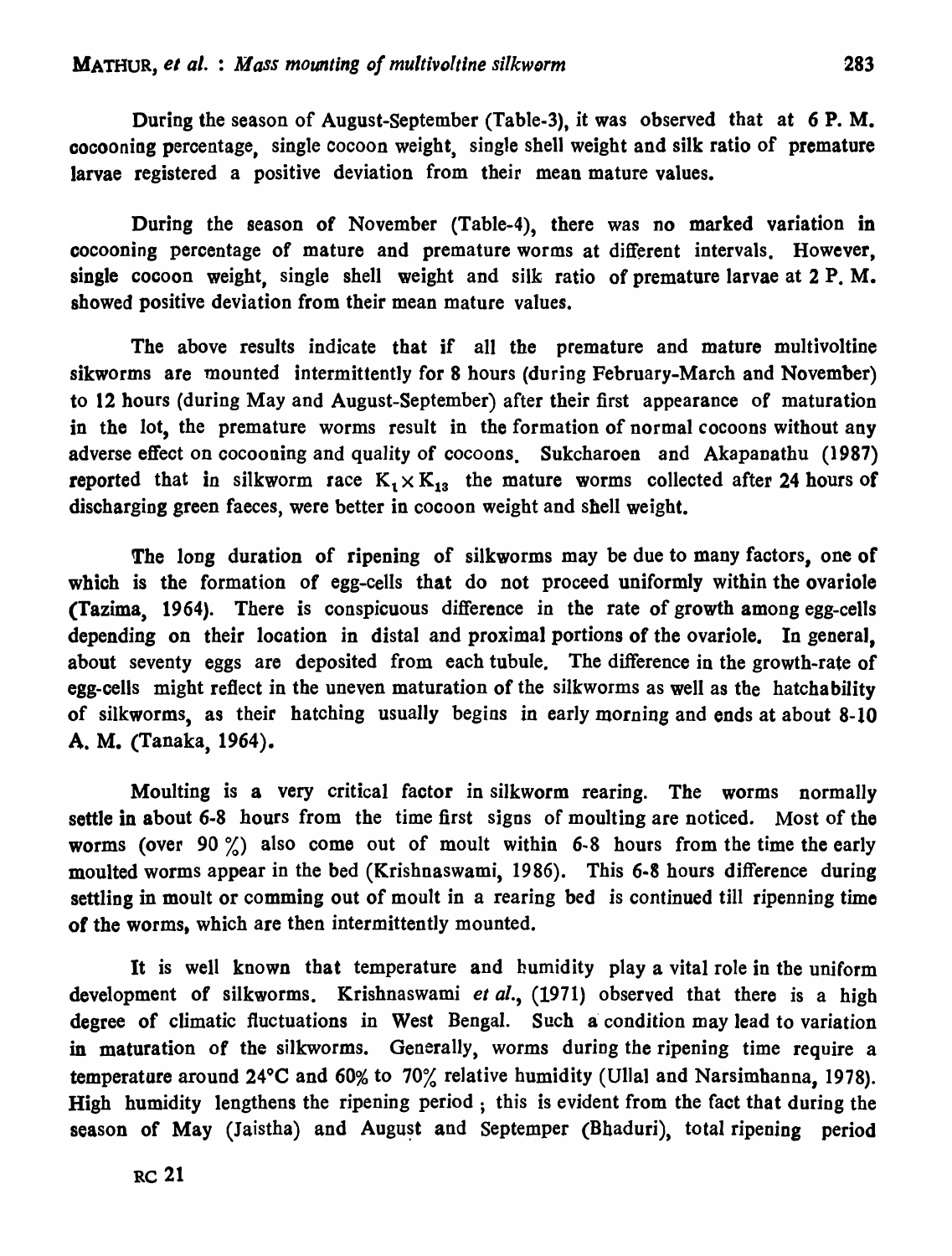required 24 hours, whereas during the seasons of February-March (Falgooni) and November (Agrahayani), ripening ended within 18 hours.

The supply of adequate food and proper spacing is necessary for the uniform growth of silkworm (Sengupta and Yusuf, 1974). However, the difference in the assessibility of food among the individuals may lead to uneven growth of the silkworms.

All these factors, *viz.,* gradual maturation of egg- cells, hatching duration, irregular moulting, high degree of fluctuations of temperature and relative humidity and difference in the assessibility of food, may collectively operate to prolong the ripening period  $(24-48$  hours) of the multivoltine silkworms. During this ripening period, the appetite . of silkworms is gradually reduced leading to cessation of feeding at about 8-12 hours after the initiation of ripening, when most of the worms remain busy with cleaning their intestine and prepare themselves for spinning. So, if all the worms are mounted about 8-12 hours after the initiation of ripening, there will be no adverse effect on cocooning economic importance of cocoons. It is useful to reduce labour, cost and time during spinning.

### **SUMMARY**

It was experimentally observed on multivoltine silkworm, *Bombyx mori* (L.) that by intermittent picking and mounting of mature larvae done for 8-12 hours from their first appearance followed by that of all the other mature and premature larvae in the lot mounted at a time, the premature larvae resulted in the formation of normal cocoons without any adverse effect both on the yield and quality of cocoons. Performances of mature and premature larvae, picked-up at different intervals, on cocooning and qualitative 9haracters of cocoons are discussed.

#### **REFERENCES**

- Krishnaswami, *S.,* Sriharan, T. P. & Abasan, M. 1971. Ecological studies on silkworm rearing to prevent crop losses in adverse seasons in West Bengal. *Ind. Jour. Seri.* 10 (1) : 72-78.
- Krishnaswami, S. 1986. *Mew technology of silkworm rearing,* Published by Central Silk Board p. 12·13.
- Sengupta, K. & Yusuf, M. R. 1974. Studies on the effect of spacing during rearing on different larval and cocoon characters on multivoltine breeds of silkworms, *Bomb)'x mort* L., *Ind. Jour. Seri.* 13 (1): 11-16.